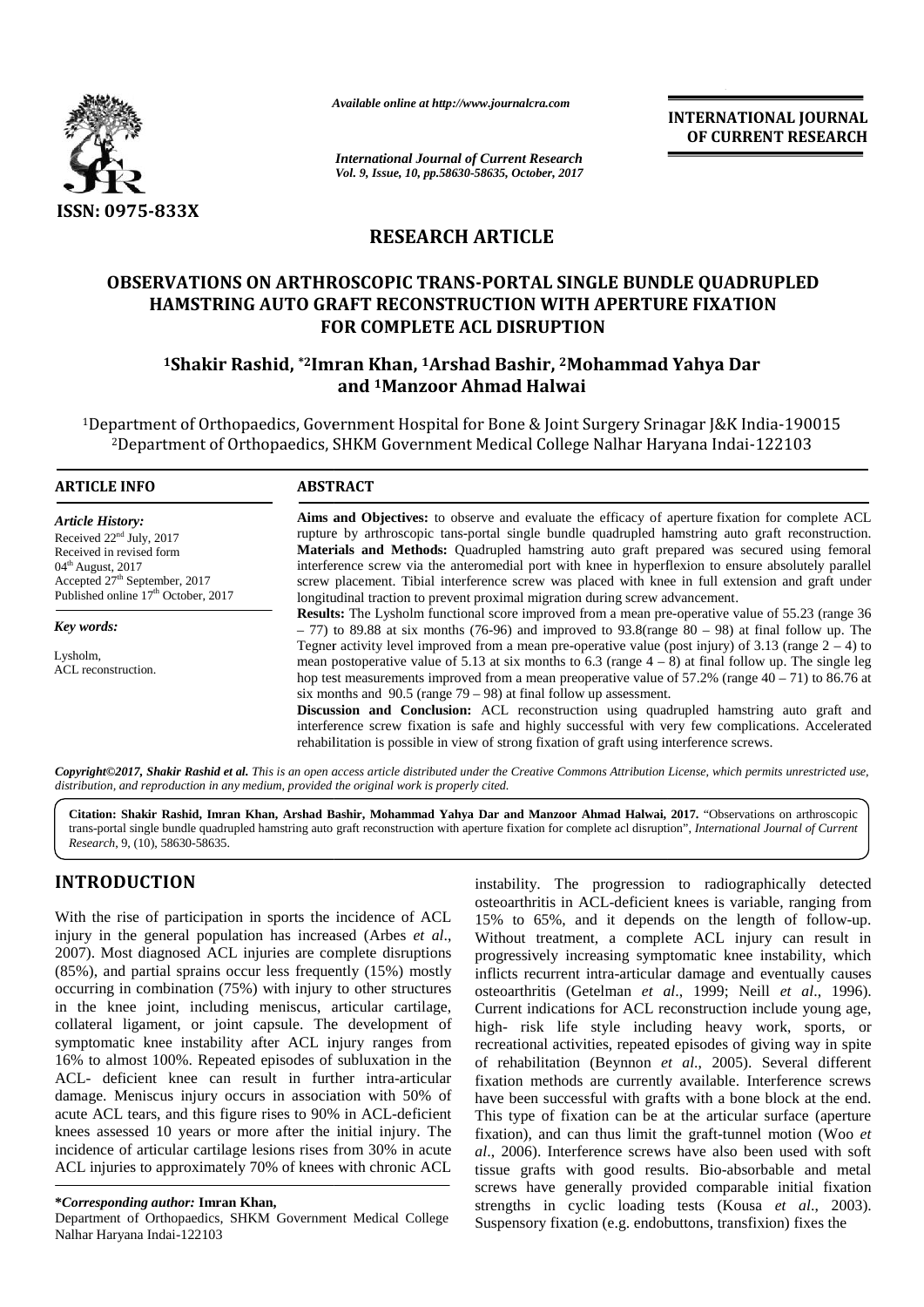graft further from the joint and thus allows graft-tunnel motion to occur. For the tibial side, cortical or interference screws, washers etc. have been used (Kousa *et al*., 2003). Bone tunnel enlargement after ACL reconstruction occurs within the first months, and according to the study of Peyrache *et al*. (1996) the tunnel diameter decreases after 3 years when using a BTB graft with an interference screw fixation. This phenomenon seems to be related to the surgical technique (Giron *et al*., 2005; L'Insalata *et al*., 1997). So far, it has not been associated with increased laxity or graft failure (Aglietti *et al*., 1998; Clatworthy *et al*., 1994). Tunnel lysis or expansion may be clinically significant in revision surgery because the enlarged tunnels may complicate graft placement and fixation (Wilson *et al*., 2004). The etiology of tunnel enlargement is most likely mechanical and biological factors.Possible contributing factors to tunnel widening include graft-tunnel motion, synovial inflammatory response, localized bone necrosis caused by drilling, accelerated rehabilitation, use of allograft tissue, and malpositioning of the tibial tunnel (Wilson *et al*., 2004; Hoher *et al*., 1998). The interference screw fixation does not allow graft-tunnel motion. With the BTB autograft placing the bone block close to the joint line results in minimal tunnel widening (Aglietti *et al*., 1998). Similarly with the hamstring graft, a correlation between the incidence of tibial tunnel widening and the distance of the interference screw from the joint line was reported, so that the incidence of widening was smallest when the screw was closest to the joint (Giron *et al*., 2005). The extent of tunnel widening with bio-absorbable interference screws depends also on the screw material used (Robinson *et al*., 2006). Reported success rate of primary ACL reconstruction is 75 ‐ 97%. Therefore, a significant number of patients who undergo ACL reconstruction require a revision.

### **MATERIALS AND METHODS**

Under anesthesia physical examination was performed. Torniquette was applied and limb painted and draped. A diagonostic evaluation was performed first. Hamstring graft harvested and preferared using quadrupled. General principles of Transportal technique included a low medial portal, marking the Centrum of the femoral tunnel with knee at 90 flexion, positioning the "composite" (Beath pin within reamer) at 90 flexion and then Hyper flexing, pining and reaming. Back wall was preserved by selection of appropriate increment of aimer offset using Transportal Guide (TPG). For example, for a 9 mm-diameter reamer, a 7-mm-offset Transportal Guide was selected to ensure a 2.5- mm back wall (7mm offset  $-$  [9/2]  $=$ 2.5 mm back wall). The centrum of the planned femoral socket during<br>we measured before the lines was bureafted de This allows and was marked before the knee was hyperflexed. This allows familiar 90° knee flexion position visualization of the true back wall of the notch, O'clock position. In the familiar 90° knee flexion position, the Transportal Guide was brought through the AM portal and seated at the 10-o'clock position for a right knee or 2-o'clock position for a left knee. A 2.4-mm drilltipped guide pin, or Beath pin, was brought through the Transportal Guide and impacted into the lateral wall of the notch at the centrum of the femoral socket to a depth of 3-5 mm by use of a mallet. The pin was removed with a Kocher clamp, the position of the mark inspected, and precise placement of the mark confirmed from 1 or more portals. Next, the composite (reamer preloaded with Beath pin) was placed via the AM portal in the familiar 90° flexion position. With the knee remaining at the comfortable and familiar 90° flexion position, the reamer was used as a "Beath pin sleeve" and the Beath pin was slid through the reamer until the point of the

Beath pin was seen to be accurately seated at the marked centrum. Size of the reamer depends on the size of interference screws to be used. Now, before reaming, the reamer was seated on bone and continued to serve as the Beathpinsleeve. Then knee was hyperflexed. Arthroscopic camera was positioned superior to the pin-reamer composite, looking down. Knee position was rigidly maintained to avoid bending the Beath pin. After the previously mentioned steps, the pin, acorn reamer, camera, and knee were in the proper position. A drill drives the Beath pin through the femur and out the anterolateral thigh. Next, because the reamer was already in position (composite), the drill was removed from the Beath pin and a power reamer was chucked to the acorn reamer without additional steps or fiddle-factor. Finally, the ACL femoral socket was reamed through the AM portal. The free ends of an ethibond suture were loaded on the Beath pin, which advanced out of the anterolateral thigh. The femoral graft-passing suture was left in the femoral socket for later retrieval and graft passage. Four anatomic landmarks were used to locate the tibial tunnel centre: the anterior horn of lateral meniscus, the medial tibial spine, the PCL, and the ACL stump. The site was located in the anteroposterior plane by extending a line in continuation with the inner edge of the anterior horn of the lateral meniscus. This point is located 6 to 7 mm anterior to the anterior border of the PCL. The mediolateral placement of the tunnel centre corresponded to the depression medial to the medial spine in the mediolateralcentre of the ACL stump. With the tunnel centre chosen, the patient's knee was flexed to 90 degrees, and the tip of the tibial drill guide was adjusted to create the desired tunnel length. The guidewire was drilled into place and its tip visualized as it entered the joint. The tibial tunnel was drilled with a cannulated drill, with diameter corresponding to diameter of interference screw to be used. The graft now ready for implantation was transferred from the tension board to the operating table. The loop of passage suture was taken out through the tibial tunnel and tied to ethibond suture whip stitched to end of graft. Graft was pulled into the tibial tunnel with the help of passage suture and viewed endoscopically to ensure that at least 20mm of graft is within the femoral socket. Graft was secured using femoral interference screw via the anteromedial port with knee in hyperflexion to ensure absolutely parallel screw placement. Femoral fixation was tested by applying distal traction to tibial end of graft suture. Knee was cycled five to ten times through a full range of motion with graft under tension. Tibial interference screw was placed with knee in full extension and graft under longitudinal traction to prevent proximal migration during screw advancement. Evaluation for notch impingement and tensioning was done. Standard post-operative rehabilitation was followed

## **RESULTS**

The study included 60 patients of which only 52 patients completed 2 years follow up. The mean age in our series was 29.5 years with range from  $19 - 50$  years. Majority of the patients were males (84.6%) with M:F ratio 5.2:1. Majority of the patients had involvement of left side (69%) as compared to right side (31%). Most frequent mode of injury in our series was sports related injury (50%) followed by trauma due to fall (30%) and Road traffic accidents accounted for about (20%). Time since injury ranged from 6 weeks to 12 years with median of 12 months. All the patients had a detailed pre operative examination and clinical assessment (Table 1).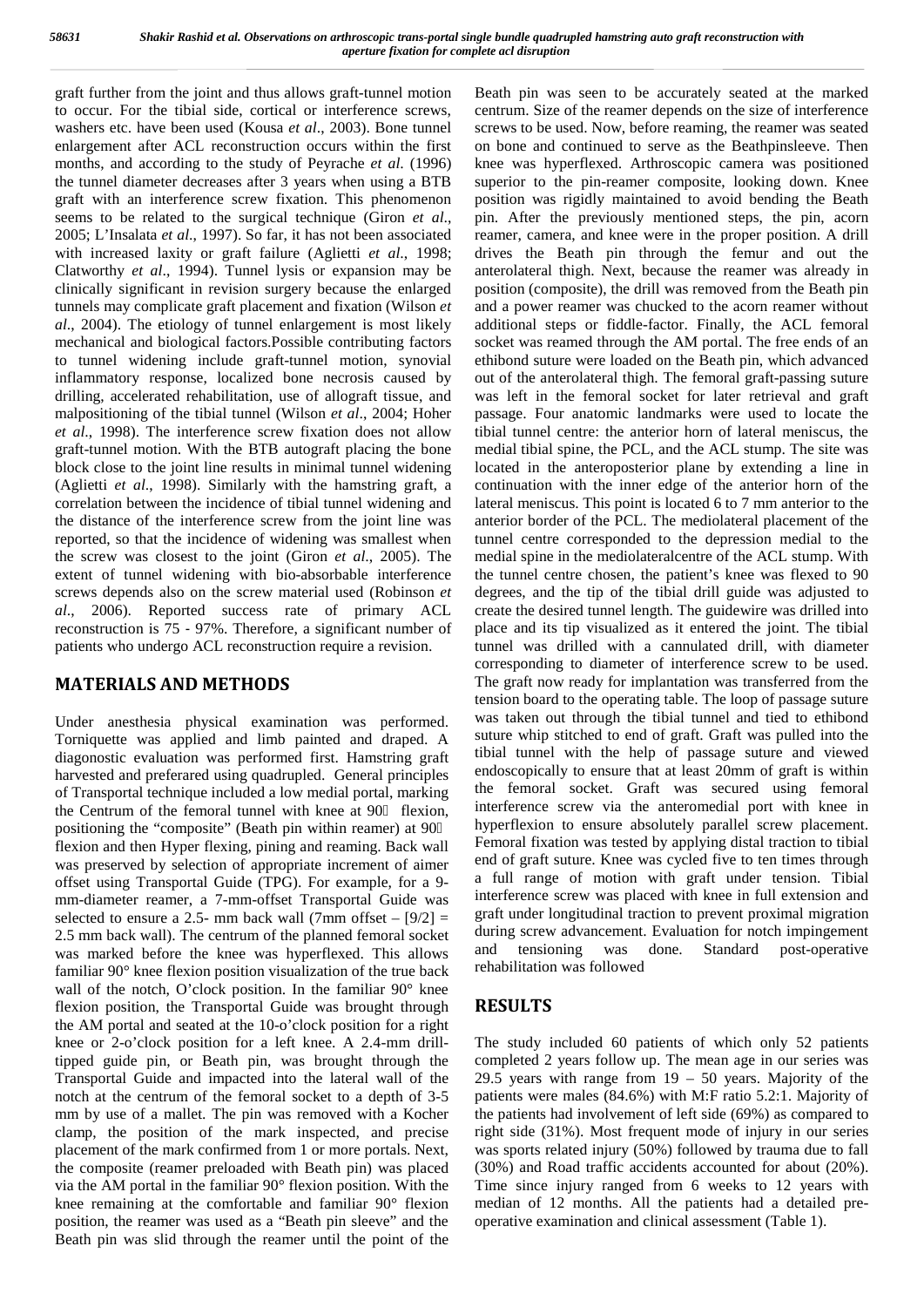### **Table 1. Patient demography and pre-operative evualtion**

|                |          |                         | Pre-operative     |                                |                             |                                                        |                      |                          |                                  |                                          |                                |                                | Post-operative                    |                                                       |                      |                                  |                            |                      |                             |
|----------------|----------|-------------------------|-------------------|--------------------------------|-----------------------------|--------------------------------------------------------|----------------------|--------------------------|----------------------------------|------------------------------------------|--------------------------------|--------------------------------|-----------------------------------|-------------------------------------------------------|----------------------|----------------------------------|----------------------------|----------------------|-----------------------------|
|                |          |                         |                   |                                |                             | Motion deficit (in degrees)<br>Muscle wasting (in cms) |                      |                          |                                  |                                          | Tunnel position                |                                |                                   |                                                       |                      | Motion deficit                   | Muscle wasting             |                      |                             |
| S.No.          | Age(yrs) | $\mathbf{S}\mathbf{ex}$ | Side              | Mode of injury                 | since injury<br>Time        | deficit<br>Flexion                                     | Extension deficit    | Thigh                    | $\operatorname{cat}$             | Any concomitant<br>procedure done<br>Any | Tibial<br>Saggital<br>Quadrant | Tibaial<br>Coronal<br>Quadrant | Femoral<br>oronal<br>Clock<br>೦ ಲ | $\label{eq:1} \text{Femoral}$<br>Saggital<br>Quadrant | Flexion deficit      | Extension deficit                | Thigh                      | ${\rm Caff}$         | Complications               |
|                | 40       | $\mathbf{F}$            | L                 | <b>FALL</b>                    | 3 YEARS                     | $\overline{0}$                                         | $\theta$             | 3                        | $\mathbf{1}$                     | <b>NONE</b>                              | 2                              | 2                              | 01:30                             | $\overline{4}$                                        | $\overline{0}$       | $\mathbf{0}$                     |                            | $\mathbf{0}$         | Hypoaesthesia over leg      |
| $\overline{c}$ | 42       | M                       | L                 | <b>SPORTS</b>                  | 5 YEARS                     | $\overline{0}$                                         | $\Omega$             | $\overline{4}$           | $\overline{2}$                   | <b>PMM</b>                               | 2                              | 3                              | 01:00                             | 3                                                     | $\Omega$             | $\overline{0}$                   | $\overline{c}$             | $\Omega$             | None                        |
| 3              | 26       | M                       | L                 | FALL                           | 2 YEARS                     | $\overline{0}$                                         | 10                   | $\overline{7}$           | $\overline{2}$                   | PLM, PMM                                 | $\overline{2}$                 | 2                              | 01:00                             | $\overline{4}$                                        | $\Omega$             | 5                                | 3                          | $\mathbf{1}$         | Hypertrophic scar           |
| 4              | 25       | M                       | $\mathbb{R}$      | <b>RTA</b>                     | 2 YEARS                     | $\mathbf{0}$                                           | $\overline{0}$       |                          | $\overline{0}$                   | <b>NONE</b>                              | 2                              | 3                              | 10:30                             | $\overline{\mathcal{A}}$                              | $\Omega$             | $\mathbf{0}$                     | $\mathbf{0}$               | $\mathbf{0}$         | None                        |
| 5              | 21       | $\mathbf F$             | L                 | <b>RTA</b>                     | 2.5 YEARS                   | $\overline{0}$                                         | $\theta$<br>$\theta$ | $\overline{4}$           | 1<br>$\mathbf{0}$                | <b>PMM</b>                               | $\overline{2}$<br>2            | 2<br>2                         | 01:30                             | $\Delta$<br>$\Delta$                                  | $\Omega$<br>$\Omega$ | $\Omega$                         | $\overline{c}$<br>$\Omega$ |                      | Hypoaesthesia over leg      |
| 6              | 26<br>50 | М<br>F                  | ${\bf L}$<br>L    | <b>SPORTS</b><br>FALL          | 1YEAR<br>5 MONTHS           | $\overline{0}$<br>$\overline{0}$                       | $\Omega$             | 1.5<br>$\overline{c}$    | $\Omega$                         | <b>PMM</b><br><b>PMM</b>                 | 2                              | 2                              | 01:30                             |                                                       |                      | $\mathbf{0}$                     | -1                         | $\mathbf{0}$         | None                        |
| 8              | 28       | M                       | L                 | <b>FALL</b>                    | 3 YEARS                     | $\overline{0}$                                         | $\Omega$             | $\overline{c}$           | $\overline{2}$                   | <b>NONE</b>                              | 2                              | 2                              | 01:30<br>01:30                    |                                                       | 10<br>$\Omega$       | 5<br>$\Omega$                    | -1                         | $\overline{0}$       | None<br>Effusion            |
| 9              | 24       | F                       | L                 | <b>SPORTS</b>                  | 3 YEARS                     | $\mathbf{0}$                                           | $\mathbf{0}$         | 3                        | $\overline{c}$                   | <b>NONE</b>                              | 2                              | 2                              | 01:30                             | 4                                                     | $\Omega$             | $\mathbf{0}$                     | $\overline{2}$             | $\overline{2}$       | Tender scar site            |
| 10             | 30       | M                       | L                 | <b>SPORTS</b>                  | 8 YEARS                     | $\overline{0}$                                         | 10                   | $\overline{c}$           | $\overline{0}$                   | <b>PMM</b>                               | 2                              | 3                              | 01:30                             |                                                       | $\Omega$             | 5                                | -1                         | $\Omega$             | None                        |
| 11             | 20       | М                       | $\mathbb{R}$      | <b>FALL</b>                    | 9 MONTHS                    | $\bf{0}$                                               | $\Omega$             | $\overline{2}$           | 2                                | <b>NONE</b>                              | 2                              | 2                              | 10:00                             |                                                       | $\Omega$             | $\overline{0}$                   |                            |                      | None                        |
| 12             | 24       | M                       | $\mathbb{R}$      | FALL                           | <b>4 MONTHS</b>             | $\overline{0}$                                         | $\Omega$             | $\overline{2}$           | $\mathbf{1}$                     | <b>NONE</b>                              | 2                              | 2                              | 10:30                             |                                                       | $\Omega$             | $\Omega$                         | $\overline{2}$             |                      | Superficial wound Infection |
| 13             | 30       | М                       | L                 | <b>SPORTS</b>                  | 2 YEARS                     | $\overline{0}$                                         | $\theta$             | 3                        | $\mathbf{1}$                     | PLM                                      | 2                              | 2                              | 01:00                             |                                                       | $\Omega$             | $\mathbf{0}$                     | -1                         | $\mathbf{0}$         | Breach of cortex            |
| 14             | 40       | $\mathbf{F}$            | L                 | <b>FALL</b>                    | 11 MONTHS                   | $\mathbf{0}$                                           | $\theta$             | 3                        | $\mathbf{1}$                     | <b>NONE</b>                              | 2                              | 3                              | 01:30                             | 4                                                     | $\Omega$             | $\theta$                         | $\overline{2}$             | -1                   | None                        |
| 15             | 35       | M                       | L                 | FALL                           | 11 YEARS                    | $\overline{0}$                                         | $\Omega$             | 3                        | $\overline{2}$                   | <b>NONE</b>                              | 2                              | 2                              | 01:00                             |                                                       | $\Omega$             | $\Omega$                         | $\overline{2}$             |                      | None                        |
| 16             | 27       | М                       | $\mathbb{R}$      | <b>FALL</b>                    | 3 YEARS                     | $\overline{0}$                                         | $\Omega$             | $\overline{2}$           | $\overline{0}$                   | <b>PMM</b>                               | 2                              | 3                              | 10:30                             |                                                       | $\Omega$             | $\mathbf{0}$                     | -1                         | $\mathbf{0}$         | None                        |
| 17             | 32       | М                       | L                 | <b>SPORTS</b>                  | 2 MONTHS                    | $\overline{0}$                                         | $\Omega$             | 3                        | -1                               | <b>PMM</b>                               | 2                              | 2                              | 01:30                             |                                                       | $\Omega$             | $\Omega$                         | 2                          |                      | Hypoaesthesia over leg      |
| 18             | 40       | М                       | $\mathbb{R}$      | <b>RTA</b>                     | 6 WEEKS                     | $\overline{0}$                                         | $\Omega$             | 1                        | $\Omega$                         | <b>PMM</b>                               | $\overline{2}$                 | 2                              | 10:30                             |                                                       | $\Omega$             | $\Omega$                         | $\theta$                   | $\Omega$             | None                        |
| 19             | 34       | M                       | $\mathbb{R}$      | <b>SPORTS</b>                  | 6 WEEKS                     | $\mathbf{0}$                                           | $\overline{0}$       | $\overline{4}$           | 1                                | <b>NONE</b>                              | $\overline{2}$                 | 2                              | 10:30                             | $\overline{4}$                                        | $\Omega$             | 10                               | 3                          |                      | None                        |
| 20             | 32       | M                       | L                 | <b>RTA</b>                     | 2 YEARS                     | $\overline{0}$                                         | $\Omega$             | 3                        | $\mathbf{1}$                     | <b>NONE</b>                              | 2                              | 2                              | 01:30                             | 3                                                     | $\Omega$             | $\overline{0}$                   | $\overline{2}$             |                      | None                        |
| 21             | 26       | М                       | R                 | <b>RTA</b>                     | 12 YEARS                    | $\mathbf{0}$                                           | $\Omega$             | 3                        | $\overline{2}$                   | PMM, PLM                                 | 2                              | 2                              | 10:30                             | $\overline{4}$                                        | $\Omega$             | $\overline{0}$                   | $\mathbf{1}$               |                      | None                        |
| 22             | 19       | M                       | L                 | <b>RTA</b>                     | <b>4 MONTHS</b>             | $\overline{0}$                                         | $\theta$             | $\overline{2}$           | $\Omega$                         | <b>NONE</b>                              | 2                              | 2                              | 01:30                             |                                                       | $\Omega$             | $\Omega$                         |                            | $\overline{0}$       | Tender scar site            |
| 23             | 19       | M                       | L                 | <b>SPORTS</b>                  | 8 MONTHS                    | $\overline{0}$                                         | $\Omega$             | $\overline{c}$           | $\Omega$                         | <b>PMM</b>                               | 2                              | 2                              | 01:30                             |                                                       | $\Omega$             | $\Omega$                         |                            | $\overline{0}$       | Hypoaesthesia over leg      |
| 24             | 40       | M                       | $\mathbb{R}$      | <b>RTA</b>                     | 6 MONTHS                    | $\overline{0}$                                         | $\Omega$             | $\mathbf{1}$<br>$\Delta$ | $\overline{0}$                   | <b>PLM</b>                               | 2<br>$\mathcal{R}$             | 2                              | 10:30                             | 4                                                     | $\Omega$             | $\mathbf{0}$                     | $\overline{0}$             | $\mathbf{0}$         | None                        |
| 25<br>26       | 25<br>20 | $\mathbf{F}$<br>M       | L<br>$\mathbb{R}$ | <b>FALL</b>                    | <b>6 MONTHS</b>             | $\mathbf{0}$<br>$\overline{0}$                         | 10<br>$\Omega$       | 3                        | $\mathbf{1}$                     | <b>PLM</b><br><b>PMM</b>                 | 2                              | 3<br>2                         | 01:30                             | 4                                                     | 10<br>$\Omega$       | $\overline{2}$<br>$\overline{0}$ | $\mathcal{R}$<br>-1        | $\overline{0}$       | Tender scar site            |
| 27             | 35       | М                       | L                 | <b>SPORTS</b><br><b>SPORTS</b> | 12 MONTHS                   | 10                                                     | $\Omega$             | $\overline{c}$           | -1                               | <b>NONE</b>                              | 2                              | 2                              | 10:30<br>01:30                    |                                                       | 10                   | $\Omega$                         |                            | $\overline{0}$       | None<br>None                |
| 28             | 36       | M                       | $\mathbb{R}$      | <b>SPORTS</b>                  | 5 MONTHS<br>12 MONTHS       | $\overline{0}$                                         | $\theta$             | $\overline{2}$           | $\mathbf{1}$                     | <b>PMM</b>                               | 2                              | 2                              | 11:00                             |                                                       | $\Omega$             | $\mathbf{0}$                     | $\overline{0}$             | $\mathbf{0}$         | Hypoaesthesia over leg      |
| 29             | 24       | M                       | L                 | <b>SPORTS</b>                  | 8 MONTHS                    | $\overline{0}$                                         | $\theta$             | 3                        | -1                               | <b>PMM</b>                               | 2                              | 2                              | 01:30                             | 4                                                     | 10                   | 10                               | $\overline{c}$             | -1                   | None                        |
| 30             | 26       | M                       | L                 | <b>SPORTS</b>                  | <b>6 MONTHS</b>             | $\overline{0}$                                         | $\Omega$             | $\overline{2}$           | $\Omega$                         | <b>NONE</b>                              | 2                              | 2                              | 01:30                             |                                                       | 10                   | $\overline{0}$                   | $\mathbf{1}$               | $\overline{0}$       | None                        |
| 31             | 28       | M                       | L                 | FALL                           | 3 YEARS                     | $\overline{0}$                                         | $\Omega$             | $\mathcal{D}$            | $\mathcal{D}_{\alpha}$           | <b>NONE</b>                              | 2                              | 2                              | 01:30                             | $\Delta$                                              | $\Omega$             | $\Omega$                         | $\mathbf{1}$               |                      | Effusion                    |
| 32             | 32       | М                       | L                 | <b>SPORTS</b>                  | 2 MONTHS                    | $\overline{0}$                                         | $\theta$             | 3                        | $\mathbf{1}$                     | <b>PMM</b>                               | 2                              | 2                              | 01:30                             |                                                       | $\Omega$             | $\mathbf{0}$                     | $\overline{c}$             |                      | Hypoaesthesia over leg      |
| 33             | 30       | M                       | L                 | <b>SPORTS</b>                  | 2 YEARS                     | $\overline{0}$                                         | $\theta$             | 3                        | -1                               | <b>PLM</b>                               | 2                              | 2                              | 01:00                             |                                                       | $\Omega$             | $\overline{0}$                   |                            | $\theta$             | None                        |
| 34             | 36       | M                       | L                 | <b>SPORTS</b>                  | 6 WEEKS                     | $\overline{0}$                                         | $\boldsymbol{0}$     | $\overline{A}$           | $\mathbf{1}$                     | <b>NONE</b>                              | 2                              | 2                              | 01:30                             | $\overline{4}$                                        | $\Omega$             | 10                               | 3                          | -1                   | Effusion                    |
| 35             | 27       | M                       | $\mathbb{R}$      | FALL                           | 2 YEARS                     | $\mathbf{0}$                                           | 10                   | $\overline{7}$           | 2                                | PLM, PMM                                 | 2                              | 2                              | 10:30                             | $\overline{A}$                                        | $\Omega$             | 5                                | 3                          | $\overline{1}$       | Hypertrophic scar           |
| 36             | 20       | M                       | L                 | <b>SPORTS</b>                  | 8 MONTHS                    | $\overline{0}$                                         | $\Omega$             | $\overline{2}$           | $\Omega$                         | <b>PMM</b>                               | 2                              | 2                              | 01:30                             | $\overline{4}$                                        | $\Omega$             | $\Omega$                         | $\overline{1}$             | $\overline{0}$       | Hypoaesthesia over leg      |
| 37             | 42       | M                       | L                 | <b>SPORTS</b>                  | 5 YEARS                     | $\Omega$                                               | $\Omega$             | $\overline{A}$           | $\overline{2}$                   | <b>PMM</b>                               | 2                              | 3                              | 01:00                             | 3                                                     | $\Omega$             | $\Omega$                         | $\overline{c}$             | $\Omega$             | None                        |
| 38             | 26       | M                       | L                 | <b>SPORTS</b>                  | 1YEAR                       | $\overline{0}$                                         | $\theta$             | 1.5                      | $\Omega$                         | <b>PMM</b>                               | 2                              | $\overline{2}$                 | 01:30                             | $\overline{4}$                                        | $\Omega$             | $\Omega$                         | $\Omega$                   | $\overline{0}$       | None                        |
| 39             | 20       | М                       | $\mathbb{R}$      | <b>FALL</b>                    | 9 MONTHS                    | $\overline{0}$                                         | $\theta$             | $\overline{2}$           | $\overline{2}$                   | <b>NONE</b>                              | 2                              | 2                              | 10:00                             | Δ                                                     | $\Omega$             | $\Omega$                         |                            | -1                   | Breach of cortex            |
| 40             | 25       | М                       | L                 | <b>RTA</b>                     | 2 YEARS                     | $\mathbf{0}$                                           | $\Omega$             | $\mathbf{1}$             | $\overline{0}$                   | <b>NONE</b>                              | 2                              | 3                              | 01:30                             |                                                       | $\Omega$             | $\mathbf{0}$                     | $\overline{0}$             | $\mathbf{0}$         | None                        |
| 41             | 20       | M                       | L                 | <b>SPORTS</b>                  | 1 YEAR                      | $\mathbf{0}$                                           | $\theta$             | 3                        | $\mathbf{1}$                     | <b>PMM</b>                               | 2                              | 2                              | 01:30                             | $\overline{A}$                                        | $\Omega$             | $\mathbf{0}$                     |                            | $\mathbf{0}$         | None                        |
| 42             | 35       | M                       | L                 | FALL                           | 2 YEARS                     | $\overline{0}$                                         | $\Omega$             | 3                        | $\overline{2}$                   | <b>NONE</b>                              | 2                              | 2                              | 01:00                             |                                                       | $\Omega$             | $\Omega$                         | $\overline{2}$             |                      | None                        |
| 43             | 36       | М                       | L                 | <b>SPORTS</b>                  | 1 YEAR                      | $\overline{0}$                                         | $\Omega$             | $\overline{c}$           | $\mathbf{1}$                     | <b>PMM</b>                               | 2                              | 2                              | 01:00                             |                                                       | $\Omega$             | $\Omega$                         | $\theta$                   | $\mathbf{0}$         | Hypoaesthesia over leg      |
| 44             | 26       | М                       | $\mathbb{R}$      | <b>FALL</b>                    | <b>4 MONTHS</b>             | $\mathbf{0}$                                           | $\theta$             | $\overline{2}$           | $\mathbf{1}$                     | <b>NONE</b>                              | 2                              | 2                              | 10:30                             |                                                       | $\Omega$             | $\Omega$                         | $\overline{c}$             |                      | None                        |
| 45             | 22<br>26 | $\mathbf{F}$<br>M       | L                 | <b>SPORTS</b>                  | 3 YEARS                     | $\overline{0}$<br>$\overline{0}$                       | $\Omega$<br>$\Omega$ | 3<br>3                   | $\overline{2}$<br>$\overline{2}$ | <b>NONE</b>                              | 2<br>2                         | 2<br>2                         | 01:30                             | 4                                                     | $\Omega$<br>$\Omega$ | $\Omega$                         | 2<br>$\overline{1}$        | $\overline{2}$<br>-1 | None                        |
| 46<br>47       | 25       | $\mathbf{F}$            | R<br>L            | <b>RTA</b>                     | 4 YEARS                     | $\overline{0}$                                         | 10                   | $\Delta$                 | $\mathbf{1}$                     | PLM                                      | 3                              | 3                              | 10:30                             |                                                       | 10                   | $\theta$<br>5                    | 3                          |                      | None                        |
| 48             | 40       | М                       | L                 | <b>FALL</b><br><b>SPORTS</b>   | <b>6 MONTHS</b><br>5 MONTHS | 10                                                     | $\Omega$             | $\overline{c}$           | -1                               | <b>NONE</b><br>PLM                       | 2                              | 2                              | 01:30<br>01:30                    |                                                       | 10                   | $\Omega$                         |                            | $\theta$             | Tender scar site<br>None    |
| 49             | 26       | М                       | L                 | <b>SPORTS</b>                  | 8 MONTHS                    | $\overline{0}$                                         | $\Omega$             | $\overline{c}$           | $\Omega$                         | <b>NONE</b>                              | 2                              | 2                              | 01:30                             |                                                       | $\Omega$             | $\Omega$                         |                            | $\overline{0}$       | None                        |
| 50             | 38       | M                       | $\mathbb{R}$      | <b>RTA</b>                     | <b>6 MONTHS</b>             | $\overline{0}$                                         | $\Omega$             | 1                        | $\Omega$                         | <b>PLM</b>                               | 2                              | 2                              | 10:30                             |                                                       | $\Omega$             | $\mathbf{0}$                     | $\Omega$                   | $\theta$             | Superficial wound Infection |
| 51             | 32       | M                       | L                 | <b>SPORTS</b>                  | 8 YEARS                     | $\overline{0}$                                         | 10                   | $\overline{2}$           | $\overline{0}$                   | <b>PMM</b>                               | $\overline{2}$                 | 3                              | 01:30                             | 4                                                     | $\Omega$             | $\theta$                         |                            | $\theta$             | None                        |
| 52             | 24       | M                       | R                 | <b>SPORTS</b>                  | <b>6 MONTHS</b>             | $\overline{0}$                                         | $\overline{0}$       | 3                        | -1                               | <b>PMM</b>                               | 2                              | 2                              | 10:30                             | 4                                                     | 10                   | 10                               | $\overline{2}$             | -1                   | Hypoaesthesia over leg      |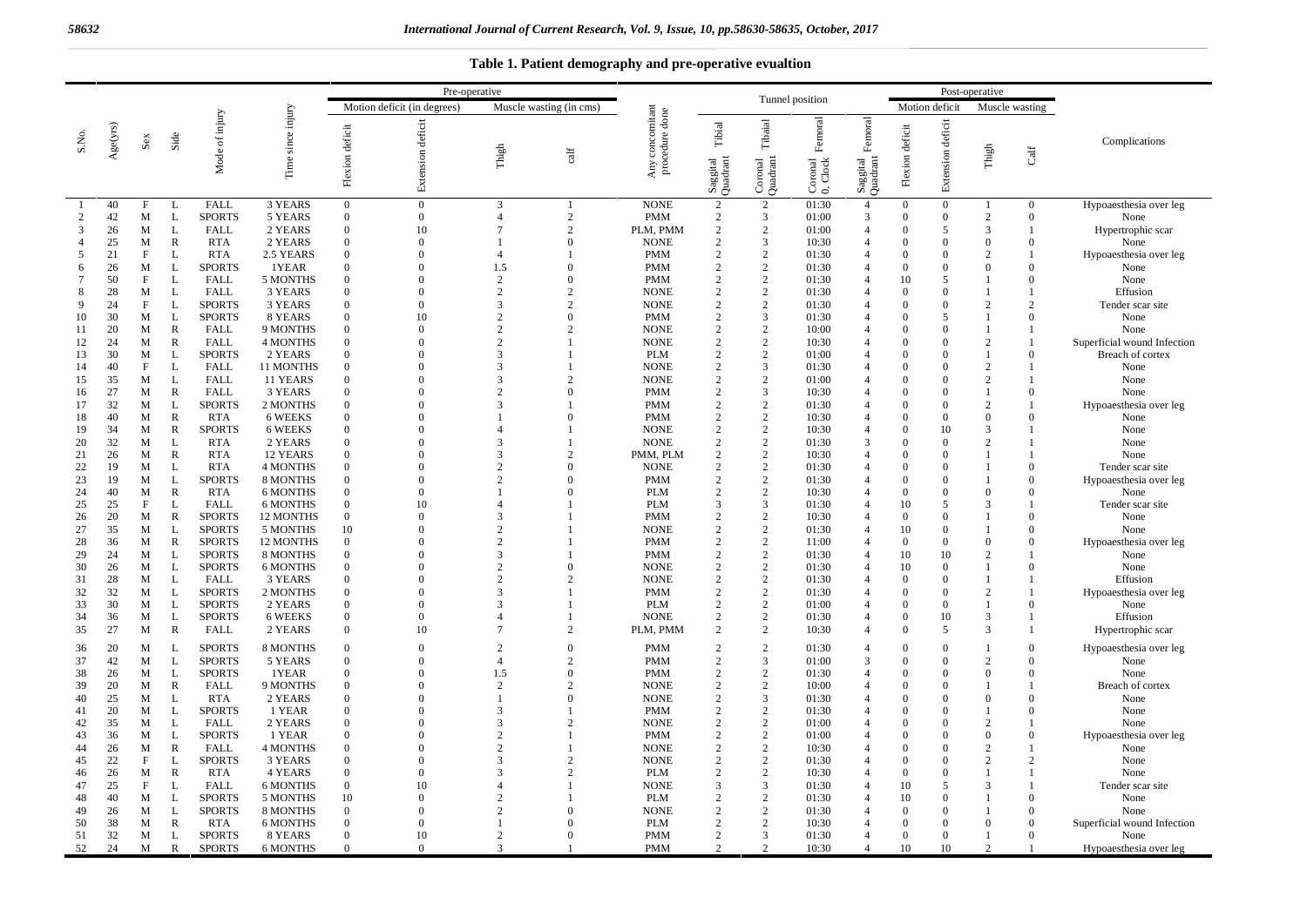|          | Lysholm score |          |          |          | Tagner activity level |                |                  |                                  |          | Single leg hop test |              |                |                     | Lanchman test                  |                              | Pivot shift test                 |                     |                              |                              |                |
|----------|---------------|----------|----------|----------|-----------------------|----------------|------------------|----------------------------------|----------|---------------------|--------------|----------------|---------------------|--------------------------------|------------------------------|----------------------------------|---------------------|------------------------------|------------------------------|----------------|
| S.No.    | Pre-          | 6        | 1 Year   | 2        | Pre-                  | 6              | -1               | 2                                | Pre-     | 6                   | $\mathbf{1}$ | $\overline{2}$ | Pre-                | 6                              | $\mathbf{1}$                 | 2                                | Pre-                | 6                            | $\mathbf{1}$                 | $\overline{2}$ |
|          | op            | Months   |          | Years    | op                    | Months         | Year             | Years                            | op       | Months              | Year         | Years          | op                  | Months                         | Year                         | Years                            | op                  | Months                       | Year                         | Years          |
| 1        | 58            | 90       | 95       | 95       | 2                     | 3              | 5                | 5                                | 62       | 85                  | 89           | 92             | 3                   | $\mathbf{0}$                   | $\mathbf{0}$                 | $\overline{0}$                   | 2                   | $\Omega$                     | $\overline{0}$               | $\mathbf{0}$   |
| 2<br>3   | 42<br>49      | 92<br>95 | 96<br>97 | 96<br>97 | 3<br>$\overline{4}$   | 5              | 6<br>$\tau$      | 6<br>7                           | 56<br>52 | 92<br>90            | 94<br>94     | 94<br>94       | 3<br>3              | $\overline{0}$<br>$\mathbf{0}$ | $\mathbf{0}$<br>$\mathbf{0}$ | $\boldsymbol{0}$<br>$\mathbf{0}$ | 2<br>$\overline{2}$ | $\mathbf{0}$<br>$\mathbf{0}$ | $\mathbf{0}$<br>$\mathbf{0}$ | $\Omega$       |
| 4        | 44            | 95       | 97       | 97       | $\overline{4}$        | 6<br>7         | 8                | 8                                | 45       | 90                  | 92           | 92             | 3                   | $\theta$                       | $\mathbf{0}$                 | $\mathbf{0}$                     | 2                   | $\mathbf{0}$                 | $\boldsymbol{0}$             | 0              |
| 5        | 42            | 80       | 84       | 86       | $\mathfrak{2}$        | $\overline{4}$ | 5                | 5                                | 52       | 77                  | 80           | 80             | 3                   | $\mathbf{2}$                   | $\mathfrak{2}$               | $\overline{2}$                   | $\overline{2}$      | -1                           | $\mathbf{1}$                 |                |
| 6        | 77            | 95       | 98       | 98       | $\overline{4}$        | $\tau$         | 8                | 8                                | 71       | 90                  | 98           | 98             | $\mathfrak{2}$      | $\Omega$                       | $\Omega$                     | $\boldsymbol{0}$                 | $\mathbf{1}$        | $\boldsymbol{0}$             | $\boldsymbol{0}$             |                |
| 7        | 44            | 92       | 95       | 95       | 2                     | 3              | $\overline{4}$   | $\overline{4}$                   | 48       | 76                  | 80           | 80             | $\overline{2}$      | $\Omega$                       | $\Omega$                     | $\mathbf{0}$                     | 1                   | $\mathbf{0}$                 | $\mathbf{0}$                 |                |
| 8        | 59            | 92       | 96       | 96       | 3                     | 5              | 7                | 7                                | 62       | 90                  | 94           | 94             | 3                   | $\mathbf{1}$                   | -1                           | $\mathbf{1}$                     | 2                   | -1                           | $\mathbf{1}$                 |                |
| 9        | 64            | 82       | 86       | 86       | 3                     | 3              | 6                | 6                                | 62       | 86                  | 92           | 92             | 3                   | 1                              | -1                           | 1                                | 1                   | $\mathbf{0}$                 | $\mathbf{0}$                 |                |
| 10       | 62            | 95       | 96       | 96       | 3                     | 6              | 7                | 7                                | 64       | 90                  | 92           | 92             | 3                   | $\overline{0}$                 | $\theta$                     | $\mathbf{0}$                     | 2                   | $\theta$                     | $\mathbf{0}$                 |                |
| 11       | 62            | 78       | 86       | 86       | 3                     | 5              | 6                | 6                                | 54       | 75                  | 79           | 79             | 3                   | $\Omega$                       | $\mathbf{0}$                 | $\mathbf{0}$                     | $\mathfrak{2}$      | $\mathbf{0}$                 | $\mathbf{0}$                 |                |
| 12       | 63            | 87       | 91       | 91       | $\overline{4}$        | 5              | 5                | 5                                | 58       | 82                  | 89           | 89             | 3                   | $\overline{2}$                 | $\overline{c}$               | $\overline{2}$                   | $\overline{2}$      | $\overline{c}$               | $\overline{c}$               |                |
| 13       | 67            | 96       | 98       | 98       | $\overline{4}$        | 6              | 8                | 8                                | 71       | 92                  | 94           | 94             | $\overline{2}$      | $\Omega$                       | $\Omega$                     | $\mathbf{0}$                     | $\mathbf{1}$        | $\mathbf{0}$                 | $\theta$                     |                |
| 14       | 56            | 86       | 89       | 89       | 3                     | 5              | 5                | 5                                | 40       | 80                  | 84           | 84             | 3                   | $\Omega$                       | $\Omega$                     | $\mathbf{0}$                     | $\overline{c}$      | $\Omega$                     | $\Omega$                     |                |
| 15       | 48            | 90       | 96       | 96       | 3                     | $\overline{4}$ | 6                | 6                                | 60       | 84                  | 86           | 86             | 3                   |                                | -1                           | 1                                | 2                   |                              | $\mathbf{1}$                 |                |
| 16<br>17 | 60<br>50      | 90<br>92 | 95<br>95 | 95<br>95 | 3<br>3                | 5<br>5         | 6<br>6           | 6<br>6                           | 48<br>46 | 86<br>84            | 90<br>88     | 90<br>88       | 3<br>$\overline{c}$ | $\Omega$<br>1                  | $\Omega$<br>-1               | $\mathbf{0}$<br>-1               | 2<br>1              | $\theta$<br>-1               | $\mathbf{0}$<br>-1           |                |
| 18       | 54            | 92       | 95       | 95       | 3                     | 5              | 7                | 7                                | 60       | 90                  | 92           | 92             | $\mathfrak{Z}$      | $\theta$                       | $\mathbf{0}$                 | $\mathbf{0}$                     | 3                   | $\mathbf{0}$                 | $\boldsymbol{0}$             |                |
| 19       | 60            | 90       | 96       | 96       | 3                     | 6              | $\tau$           | 7                                | 54       | 90                  | 94           | 94             | $\mathfrak{2}$      | $\mathbf{0}$                   | $\mathbf{0}$                 | $\mathbf{0}$                     | 1                   | $\mathbf{0}$                 | $\mathbf{0}$                 |                |
| 20       | 36            | 90       | 92       | 92       | 3                     | 5              | 5                | 5                                | 50       | 82                  | 88           | 88             | 3                   | $\Omega$                       | $\Omega$                     | $\mathbf{0}$                     | $\overline{c}$      | $\mathbf{0}$                 | $\mathbf{0}$                 | $\Omega$       |
| 21       | 56            | 90       | 96       | 96       | 3                     | 5              | 6                | 6                                | 70       | 94                  | 96           | 96             | 3                   | $\Omega$                       | $\Omega$                     | $\mathbf{0}$                     | $\overline{2}$      | $\Omega$                     | $\mathbf{0}$                 |                |
| 22       | 44            | 86       | 90       | 90       | $\overline{4}$        | 5              | $\tau$           | 7                                | 60       | 82                  | 88           | 88             | 3                   | $\Omega$                       | $\Omega$                     | $\mathbf{0}$                     | $\overline{c}$      | $\theta$                     | $\mathbf{0}$                 |                |
| 23       | 55            | 95       | 98       | 98       | $\overline{4}$        | 6              | $\tau$           | 7                                | 56       | 84                  | 86           | 86             | $\overline{2}$      |                                | -1                           |                                  | 1                   |                              | $\mathbf{1}$                 |                |
| 24       | 58            | 84       | 88       | 88       | 4                     | 5              | 6                | 6                                | 70       | 90                  | 96           | 96             | $\mathfrak{2}$      | $\theta$                       | $\mathbf{0}$                 | $\mathbf{0}$                     | 1                   | $\mathbf{0}$                 | $\mathbf{0}$                 |                |
| 25       | 42            | 72       | 80       | 80       | $\mathfrak{2}$        | 3              | 4                | $\overline{4}$                   | 46       | 76                  | 80           | 80             | 3                   | -1                             | 1                            | -1                               | 2                   | $\mathbf{0}$                 | $\mathbf{0}$                 |                |
| 26       | 60            | 92       | 95       | 95       | $\overline{2}$        | 6              | $\tau$           | $\tau$                           | 70       | 92                  | 94           | 94             | $\mathbf{2}$        | $\mathbf{0}$                   | $\Omega$                     | $\theta$                         | 1                   | $\mathbf{0}$                 | $\mathbf{0}$                 |                |
| 27       | 58            | 90       | 96       | 96       | 3                     | 5              | 6                | 6                                | 60       | 90                  | 94           | 94             | 3                   | $\mathbf{0}$                   | $\mathbf{0}$                 | $\mathbf{0}$                     | 2                   | $\mathbf{0}$                 | $\mathbf{0}$                 | $\Omega$       |
| 28       | 55            | 96       | 98       | 98       | $\overline{4}$        | 6              | 7                | $\tau$                           | 60       | 94                  | 98           | 98             | 2                   | $\mathbf{0}$                   | $\mathbf{0}$                 | $\mathbf{0}$                     | $\mathbf{1}$        | $\mathbf{0}$                 | $\mathbf{0}$                 |                |
| 29       | 60            | 92       | 96       | 96       | 3                     | 5              | 5                | 5                                | 54       | 90                  | 92           | 92             | 3                   | -1                             | 1                            | -1                               | 2                   | $\theta$                     | $\mathbf{0}$                 |                |
| 30       | 48            | 90       | 96       | 96       | 3                     | 5              | 5                | 5                                | 36       | 82                  | 88           | 88             | 3                   | $\mathbf{0}$                   | $\mathbf{0}$                 | $\mathbf{0}$                     | 2                   | $\mathbf{0}$                 | $\boldsymbol{0}$             |                |
| 31       | 59            | 92       | 96       | 96       | 3                     | 5              | 7                | $\tau$                           | 62       | 90                  | 94           | 94             | 3                   | $\mathbf{0}$                   | $\mathbf{0}$                 | $\mathbf{0}$                     | $\overline{2}$      | $\mathbf{0}$                 | $\mathbf{0}$                 |                |
| 32       | 50            | 92       | 95       | 95       | 3                     | 5              | 6                | 6                                | 46       | 84                  | 88           | 88             | $\overline{c}$      | -1                             | 1                            | 1                                | 1                   |                              | $\mathbf{1}$                 |                |
| 33       | 67            | 96       | 98       | 98       | $\overline{4}$        | 6              | 8                | 8                                | 71       | 92                  | 94           | 94             | 2                   | $\Omega$                       | $\Omega$                     | $\mathbf{0}$                     | -1                  | $\mathbf{0}$                 | $\mathbf{0}$                 |                |
| 34       | 60            | 90       | 96       | 96       | 3                     | 6              | 7                | $\tau$                           | 54       | 90                  | 94           | 94             | 2                   | $\Omega$                       | $\Omega$                     | $\Omega$                         | 1                   | $\Omega$                     | $\Omega$                     |                |
| 35       | 49            | 95<br>95 | 97<br>98 | 97       | $\overline{4}$        | 6              | $\tau$<br>$\tau$ | $\overline{7}$<br>$\overline{7}$ | 52       | 90<br>84            | 94           | 94             | 3<br>2              | $\mathbf{0}$                   | $\mathbf{0}$<br>$\Omega$     | $\mathbf{0}$<br>$\mathbf{0}$     | 2<br>2              | $\mathbf{0}$                 | $\mathbf{0}$<br>1            |                |
| 36<br>37 | 55<br>42      | 92       | 96       | 98<br>96 | $\overline{4}$<br>3   | 6<br>5         | 6                | 6                                | 56<br>56 | 92                  | 86<br>94     | 86<br>94       | 3                   | $\mathbf{0}$<br>$\Omega$       | $\Omega$                     | $\mathbf{0}$                     | $\mathfrak{2}$      | $\mathbf{0}$                 | $\mathbf{0}$                 |                |
| 38       | 77            | 95       | 98       | 98       | $\overline{4}$        | 7              | 8                | 8                                | 71       | 90                  | 98           | 98             | $\overline{c}$      | $\mathbf{0}$                   | $\mathbf{0}$                 | $\boldsymbol{0}$                 | 1                   | $\boldsymbol{0}$             | $\boldsymbol{0}$             |                |
| 39       | 62            | 78       | 86       | 86       | 3                     | 5              | 6                | 6                                | 54       | 75                  | 79           | 79             | 3                   | $\Omega$                       | $\Omega$                     | $\Omega$                         | 2                   | $\overline{2}$               | $\overline{2}$               |                |
| 40       | 44            | 95       | 97       | 97       | $\overline{4}$        | $\tau$         | 8                | 8                                | 45       | 90                  | 92           | 92             | 3                   | $\Omega$                       | $\Omega$                     | $\Omega$                         | 2                   | $\Omega$                     | $\mathbf{0}$                 |                |
| 41       | 60            | 92       | 95       | 95       | $\overline{2}$        | 6              | 7                | $\tau$                           | 70       | 92                  | 94           | 94             | 2                   | $\mathbf{0}$                   | $\mathbf{0}$                 | $\mathbf{0}$                     | 1                   | $\mathbf{0}$                 | $\mathbf{0}$                 |                |
| 42       | 48            | 90       | 96       | 96       | 3                     | 4              | 6                | 6                                | 60       | 84                  | 86           | 86             | 3                   | -1                             | 1                            | 1                                | $\overline{c}$      |                              | $\mathbf{1}$                 |                |
| 43       | 55            | 96       | 98       | 98       | $\overline{4}$        | 6              | 7                | $\tau$                           | 60       | 94                  | 98           | 98             | $\mathfrak{2}$      | $\mathbf{0}$                   | $\mathbf{0}$                 | $\mathbf{0}$                     | 1                   | $\theta$                     | $\mathbf{0}$                 |                |
| 44       | 63            | 87       | 91       | 91       | $\overline{4}$        | 5              | 5                | 5                                | 58       | 82                  | 89           | 89             | 3                   | 2                              | 2                            | $\mathfrak{2}$                   | $\overline{c}$      | $\mathbf{0}$                 | $\boldsymbol{0}$             |                |
| 45       | 64            | 82       | 86       | 86       | 3                     | 3              | 6                | 6                                | 62       | 86                  | 92           | 92             | 3                   | $\mathbf{1}$                   | $\mathbf{1}$                 | $\mathbf{1}$                     | $\mathbf{1}$        | $\mathbf{0}$                 | $\mathbf{0}$                 |                |
| 46       | 56            | 90       | 96       | 96       | 3                     | 5              | 6                | 6                                | 70       | 94                  | 96           | 96             | 3                   | $\Omega$                       | $\Omega$                     | $\mathbf{0}$                     | $\overline{2}$      | $\Omega$                     | $\mathbf{0}$                 | $\Omega$       |
| 47       | 42            | 76       | 80       | 82       | $\overline{2}$        | $\mathcal{R}$  | 4                | $\overline{4}$                   | 46       | 76                  | 80           | 80             | 3                   | -1                             | 1                            | -1                               | $\overline{2}$      | $\Omega$                     | $\mathbf{0}$                 |                |
| 48       | 58            | 90       | 96       | 96       | 3                     | 5              | 6                | 6                                | 60       | 90                  | 94           | 94             | 3                   | $\Omega$                       | $\Omega$                     | $\Omega$                         | 2                   | $\Omega$                     | $\Omega$                     |                |
| 49       | 48            | 90       | 96       | 96       | 3                     | 5              | 5                | 5                                | 36       | 82                  | 88           | 88             | 3                   | $\mathbf{0}$                   | $\mathbf{0}$                 | $\mathbf{0}$                     | 2                   | $\mathbf{0}$                 | $\mathbf{0}$                 |                |
| 50<br>51 | 58<br>62      | 84<br>95 | 88<br>96 | 88<br>96 | $\overline{4}$<br>3   | 5<br>6         | 6<br>$\tau$      | 6<br>$\tau$                      | 70<br>64 | 90<br>90            | 96<br>92     | 96<br>92       | 2<br>3              | $\mathbf{0}$<br>$\mathbf{0}$   | $\Omega$<br>$\mathbf{0}$     | $\mathbf{0}$<br>$\mathbf{0}$     | 1<br>2              | $\theta$<br>$\mathbf{0}$     | $\mathbf{0}$<br>$\mathbf{0}$ |                |
| 52       | 60            | 92       | 96       | 96       | 3                     | 5              | 5                | 5                                | 54       | 90                  | 92           | 92             | 3                   | $\mathbf{1}$                   | $\overline{1}$               | $\mathbf{1}$                     | $\overline{2}$      | $\boldsymbol{0}$             | $\boldsymbol{0}$             | $\theta$       |
|          |               |          |          |          |                       |                |                  |                                  |          |                     |              |                |                     |                                |                              |                                  |                     |                              |                              |                |

**Table 2. Patient evaluation using Lysjolm Score, Tegner Activity Level and Single Leg Hop Test**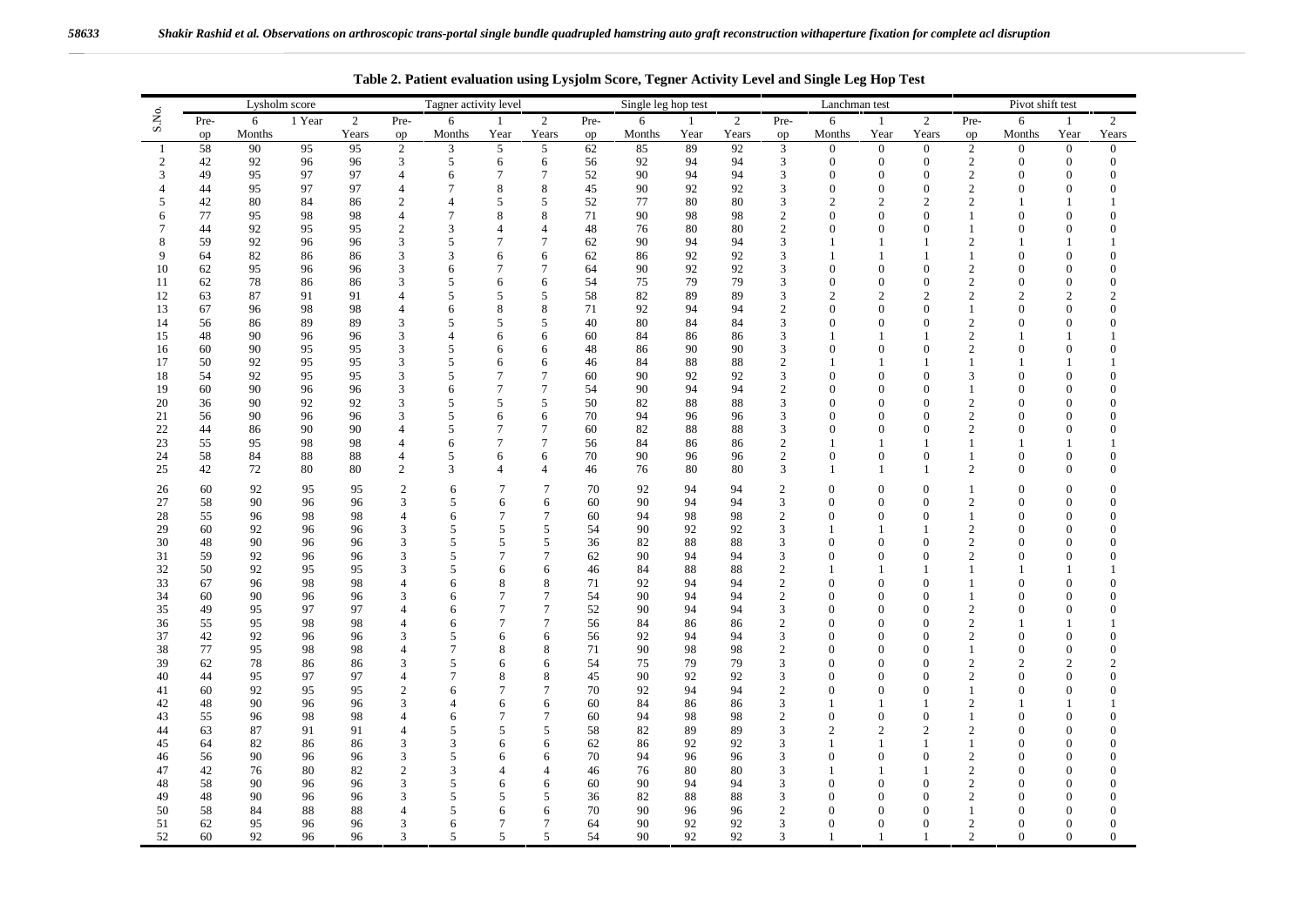Single leg hop test, Tegner activity level and Lysholm scoring was done. Stability was checked using Lachman and Pivot shift tests. Any wasting of thigh and calf was documented. Notch index was determined. The Lysholm score ranged from 36 to 77 with a mean score of 55.23 points. Tegner activity level after injury ranged from 2 to 4 with a mean of 3.2. Measurements of single leg hop test ranged from 36 to 71 with a mean value of 57.2%. Mean notch index determined from MRI was 0.28 with range of 0.22 to 0.36. Initial assessment was done at six months followed by final assessment at 2yrs. The Lysholm functional score improved from a mean pre operative value of 55.23 (range  $36 - 77$ ) to 89.88 at six months (76-96) and improved to  $93.8$ (range  $80 - 98$ ) at final follow up. The Tegner activity level improved from a mean pre-operative value (post injury) of 3.13 (range  $2 - 4$ ) to mean postoperative value of 5.13 at six months to 6.3 (range  $4 - 8$ ) at final follow up. The Single leg hop test measurements improved from a mean preoperative value of  $57.2\%$  (range  $40 - 71$ ) to 86.76 at six months and  $90.5$  (range  $79 - 98$ ) at final follow up assessment (Table 2).

In sagittal plane, centre of the tibial tunnels were in quadrant 2 in 50 patients and in quadrant 3 in 2 patients. When compared in the coronal plane, the tibial tunnel centre was located in quadrant 2 in 42 patients and in quadrant 3 in 10 patients. Femoral tunnel centre was located in quadrant 4 in 49 patients and 3 patients had the tunnel in 3rd quadrant in the sagittal plane. In coronal plane femoral tunnels were at 01:30 O'clock or 10:30 O'clock in 43 patients and 9 patients had the tunnel at 01:00 O'clock or 11:00 O'clock position. Mean axis of screw was 370 from anatomical axis of femur. At final follow up, 38 (74%) patients had grade 0, 11 (21%) patients had grade 1 and 3 (5%) patients had grade 2 Lachman test grades. None of the patients had grade 3 Lachman tests at final follow up. Pivot shift test was grade 0 in 42 (82%) patients, grade 1 in 8 (15%) patients and grade 2 in 2 (3%) patient. None of the patients had grade 3 pivot shift value at final follow up. At final follow up of 6 months 39 (75%) patients had no motion deficit. Isolated flexion deficit of 10 degrees was noticed in 3 patients and 2 patients had isolated extension deficit of 10 degrees. 3 patients had combined flexion deficit of 10 degrees and extension deficit of 5 degrees. 2 patients had combined flexion deficit of 10 degrees and extension deficit of 10 degrees at final follow up. As per IKDC evaluation criteria 42 patients had grade A, 8 patients had grade B and 2 patients had grade C passive motion deficit. Final results were excellent in 38 (73%) patients, good in 12 (23%) patients and fair in 2 (3.8%) patients. None of the patients had poor result at final follow up.

#### **Complications**

Intraoperative complications include breach of posterior femoral cortex in two patients during drilling of the femoral tunnel, graft cut out in one patient during fixation of graft on femoral side, difficulty in graft harvesting in two patients and damage to medial femoral condylar cartilage in two patients during drilling of femoral tunnel. In postoperative period two patients developed knee effusion and two patients developed superficial wound infection at the graft harvest site. Four patients developed tenderness at the graft harvest site. Nine patients (30%) complained of numbness and paraesthesia over the anterolateral aspect of leg. Hypoesthesia was found localized to distribution of infra patellar branch of saphenous nerve. Tibial screw removal was done in one patient because of prominent screw and pain over the screw site.

### **DISCUSSION**

The arthroscopic single and double bundle reconstruction with hamstring graft using suspensory fixation has given excellent results so far. With most of these techniques, however, an indirect extra-anatomic fixation far from the articular surface was performed. Because extra-anatomic fixation techniques, rather than aperture fixation techniques, are associated with graft tunnel motion, windshield wiper action, and suture stretch-out, concerns may arise regarding delayed biological incorporation, tunnel enlargement, and secondary rotational and anterior instability (Brucker *et al*., 2006). Early failure is typically associated with compromised strength at one of the fixation points because graft incorporation is incomplete (Jeffrey Wilde *et al*., 2014). To overcome these theoretical disadvantages aperture fixation has been advised. Peter Fauno & Kaalund (Fauno and Kaalund, 2005) in their study observed significant reduction in tunnel widening in both femur and tibia using fixation points close to the joint. Mark D. Porter and Bruce Shadbolt (2016) found significant reduction in both anterior translation and internal rotation during pivot shift test. In his study before ACL reconstruction, the mean  $(\pm SD)$  AT was  $14.2 \pm 7.3$  mm and mean IR was  $17.2^{\circ} \pm 5.5^{\circ}$ . After reconstruction using femoral cortical suspension, these figures were significantly reduced to  $6.2 \pm 3.5$  mm and  $12.5^{\circ} \pm 3.20^{\circ}$ , respectively ( $P < .001$ ). The addition of the aperture fixation was associated with a further significant reduction to  $4.6 \pm 3.2$ mm and  $10.4^{\circ} \pm 2.7^{\circ}$ , respectively (P < .001).

Hegde *et al*. (2014) in his prospective study of comparison of functional outcomes between bioabsorbable and metallic interference screws in arthroscopic anterior cruciate ligament reconstuctions, which were evaluated by using Tegner activity scale and Lysholm knee scoring scale for a period of 1 year, found no statistically significant difference between the two. SimilarlyShen *et al*. (2010) in their meta-analysis found no significant difference in measurement results of knee joint stability or knee joint function outcome between bioabsorbable and metallic interference screws. Knee joint effusion is more common after ACL reconstruction with bioabsorbable interference screw fixation than with metallic interference screw fixation. In our prospective study males outnumbered females with the predominant mode of injury being sports followed by fall on ground and RTA which is consistent with the literature. Left side is predominantly involved. The LysholmFunctional Score improved from 55.23 to 93.8 at the final follow up. The Tegner activity level improved from a mean pre-operative value of 3.13 to 5.27 at final follow up while Single leg hop test improved from 55.7% preoperatively to 90.5% at the final assessment. No cases of fixation failure or revision were observed over a period of two years. This new fixation technique gives excellent results with the theoretical advantage of early graft incorporation and better arthrometric stability facilitating early rehabilitation and return to pre injury activity level. However, longer follow up is needed to authenticate these advantages.

#### **Conclusion**

ACL reconstruction using quadrupled hamstring auto graft and interference screw fixation is safe and highly successful with very few complications. Accelerated rehabilitation is possible in view of strong fixation of graft using interference screws.